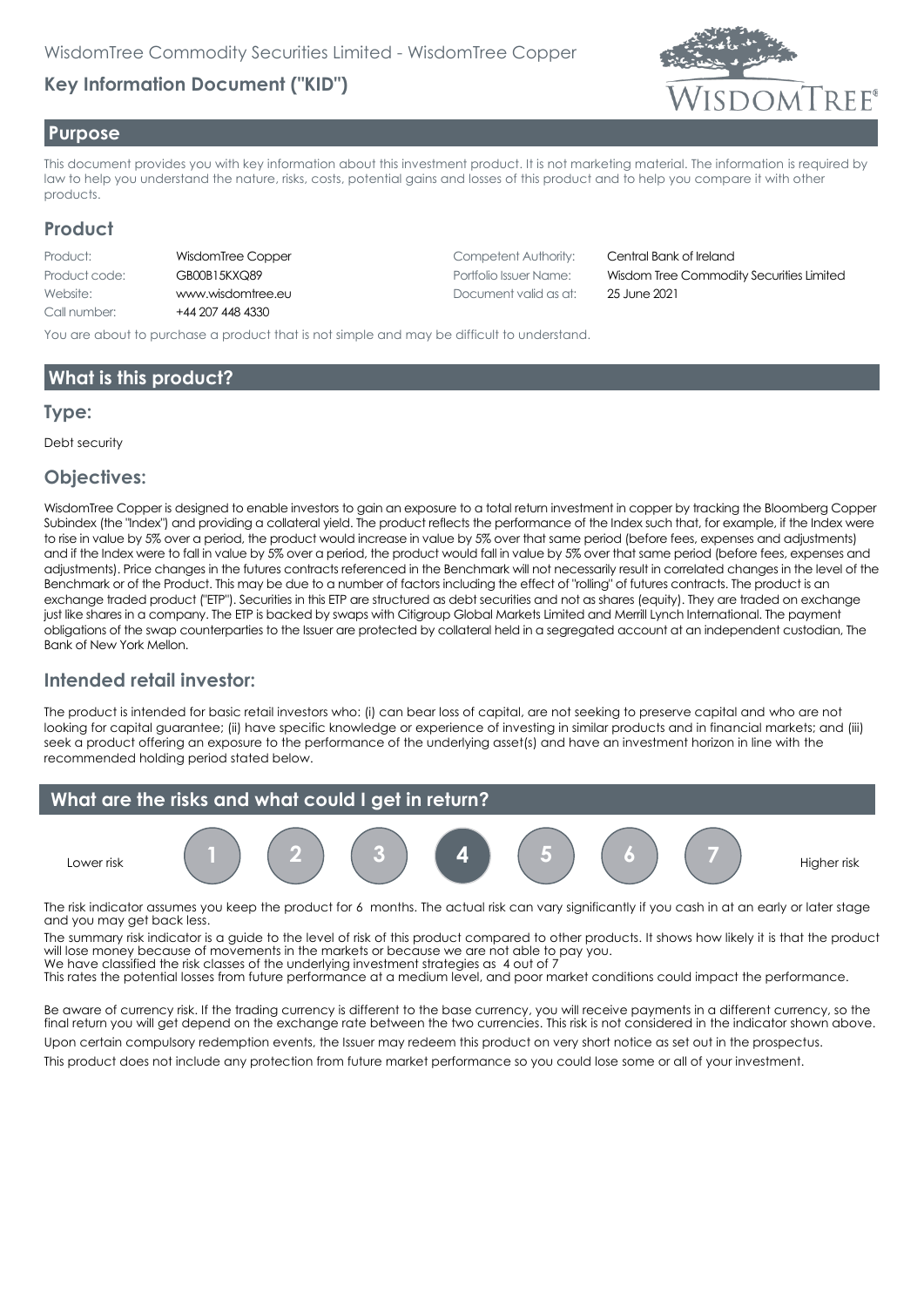

# **Key Information Document ("KID")**

#### **Performance scenarios**

| Investment 10000 USD    |                                     |                                           |
|-------------------------|-------------------------------------|-------------------------------------------|
|                         |                                     | 6 months.<br>(recommended holding period) |
| Stress scenario         | What might you get back after costs | 5 394.14 USD                              |
|                         | Percentage Return                   | $-46.06%$                                 |
| l Unfavourable scenario | What might you get back after costs | 8755.14 USD                               |
|                         | Percentage Return                   | $-12.45%$                                 |
| Moderate scenario       | What might you get back after costs | 10 469.78 USD                             |
|                         | Percentage Return                   | 4.7%                                      |
| Favourable scenario     | What might you get back after costs | 12 498.82 USD                             |
|                         | Percentage Return                   | 24.99%                                    |

The figures shown include all the costs of the product itself, but may not include all the costs that you pay to your advisor or distributor. The figures do not take into account your personal tax situation, which may also affect how much you get back.

This table shows the money you could get back over the recommended holding period, under different scenarios, assuming that you invest 10 000 USD.

The scenarios shown illustrate how your investment could perform. You can compare them with the scenarios of other products.

The scenarios presented are an estimate of future performance based on evidence from the past, and are not an exact indicator. What you get will vary depending on how the market performs and how long you keep the investment.

The stress scenario shows what you might get back in extreme market circumstances, and it does not take into account the situation where we are not able to pay you.

Market developments in the future cannot be accurately predicted. The scenarios shown are only an indication of some of the possible outcomes based on recent returns. Actual returns could be lower.

## **What happens if WisdomTree Commodity Securities Limited is unable to pay out?**

The Issuer is a special purpose company. In case of a default by the Issuer (or where relevant, the swap counterparty), any claims made against the Issuer will be satisfied in order of the priority of payments set out in the conditions of the product. If the net proceeds from the enforcement of the secured property relevant to the product are not sufficient to meet all obligations and make all payments then due in respect of the securities, the obligations of the Issuer in respect of such securities will be limited to the net proceeds of realisation of the relevant secured property. In these circumstances you may suffer a loss if you cannot realise the full value of your investment.

## **What are the costs?**

#### **Costs over Time**

The Reduction in Yield (RIY) shows what impact the total costs you pay will have on the investment return you might get. The total costs take into account one-off, ongoing and incidental costs.

The amounts shown here are the cumulative costs of the product itself for one holding period. The figures are estimates and may change in the future.

The person selling you or advising you about this product may charge you other costs. If so, this person will provide you with information about these costs, and show you the impact that all costs will have on your investment over time.

| Investment 10000 USD   | If you cash in after 6 months. |
|------------------------|--------------------------------|
| Total costs            | 52.21 USD                      |
| Impact on return (RIY) | $-0.5\%$                       |